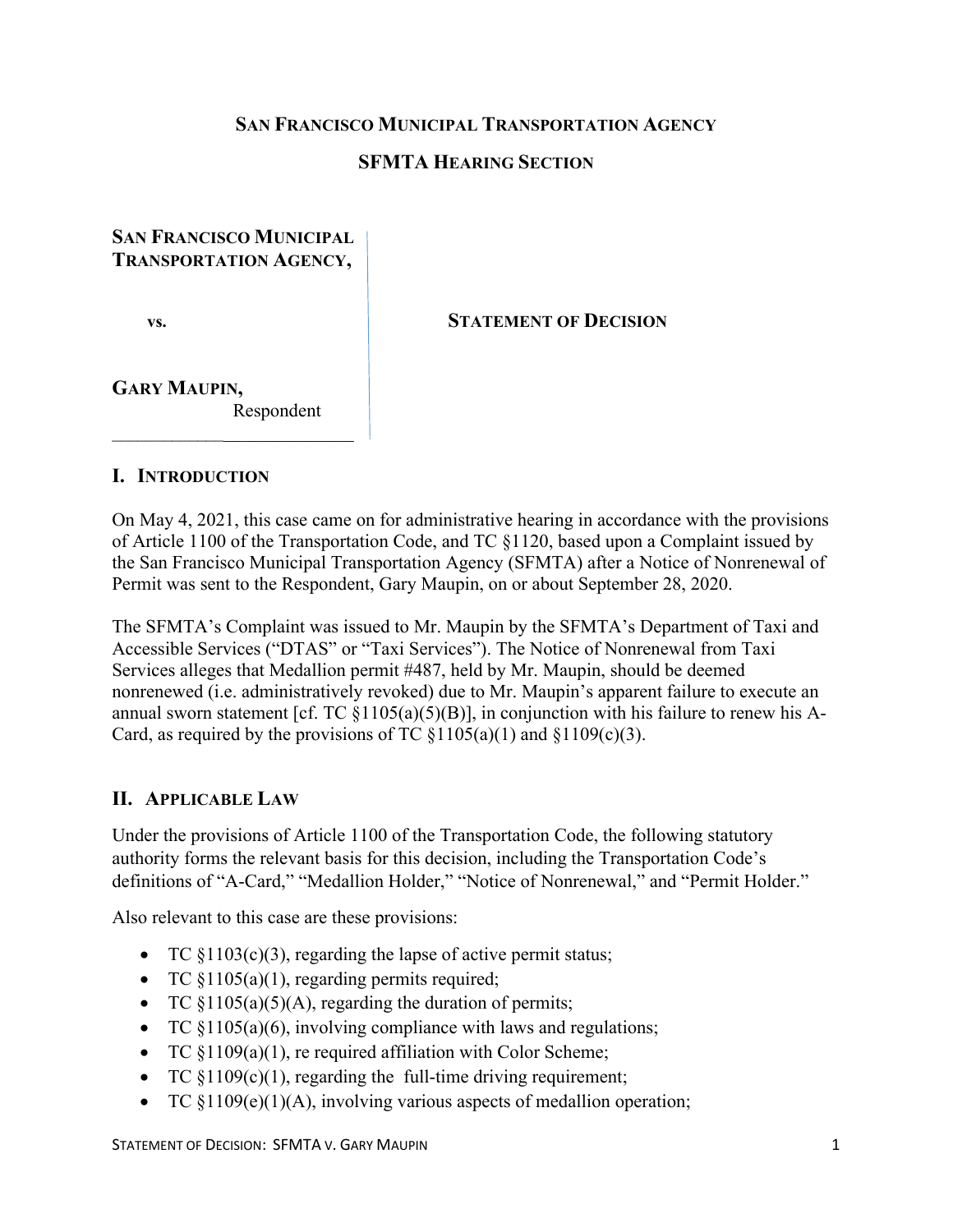• TC §1116, covering surrender of medallions for consideration.

# **III. FACTUAL ALLEGATIONS OF THE PARTIES**

**SFMTA:** The SFMTA Taxi Services alleges that the respondent's A-Card expired on or about August 1, 2020, which is supported by its Exhibit A. Taxi Services also alleged that the Respondent has not executed an annual sworn statement in accordance with the requirements of TC  $\S1105(a)(5)(B)$ ; that his medallion is not affiliated with any authorized Color Scheme as required by TC  $\S1109(a)(1)$ ; and that he has not paid the necessary Renewal Fee to renew his permit to drive.

The SFMTA Taxi Services has also alleged that as late as the date of the issuance of the Taxi Services Complaint in September, the Respondent had the opportunity to cure the deficiency related to a sworn statement by signing a sworn statement, and that he could have cured his A-Card deficiency by renewing his A-Card, and by affiliating his medallion with a Color Scheme.

**Respondent Gary Maupin:** Mr. Maupin alleges that since May of 2020 he has been temporarily disabled, and is currently physically unable to drive a taxi due to an ischemic stroke which occurred at that time, and which affected his control over various brain functions and the use of his limbs. He testified at the hearing that he had at that time in 2020 intended to continue driving a taxi as a Post-K medallion holder, but that he was temporarily sidelined from driving in any capacity due to the debilitating effects of the stroke.

In terms of his permit, he testified that he had thought that he had renewed his A-Card sometime in September 2020, and he maintained that he has a current California driver's license which will be valid until July, 2023.

The Respondent testified that as his physical condition improves, he will return to driving on a part-time basis under the entitlement of his own medallion, and that when he is capable of returning to driving a taxi, he will continue his efforts to affiliate with a local Color Scheme, in accordance with TC §1109(a)(1).

### **EVIDENCE OFFERED:**

**By SFMTA:** Taxi Services offered a redacted taxi operator profile for Respondent Maupin that listed the date of expiration of his A-Card, which profile was authenticated by SFMTA analyst Danny Yeung. Also offered into evidence is a SalesForce document that states that Mr. Maupin is "inactive" on an "involuntary" basis.

**By Respondent:** The Respondent provided copies of a written letter (email) document between SFTaxi and the Respondent regarding his out of service medallion status and a Medical Marijuana Program Patient Medical Records document that addressed his medical condition and his medical approved use of marijuana.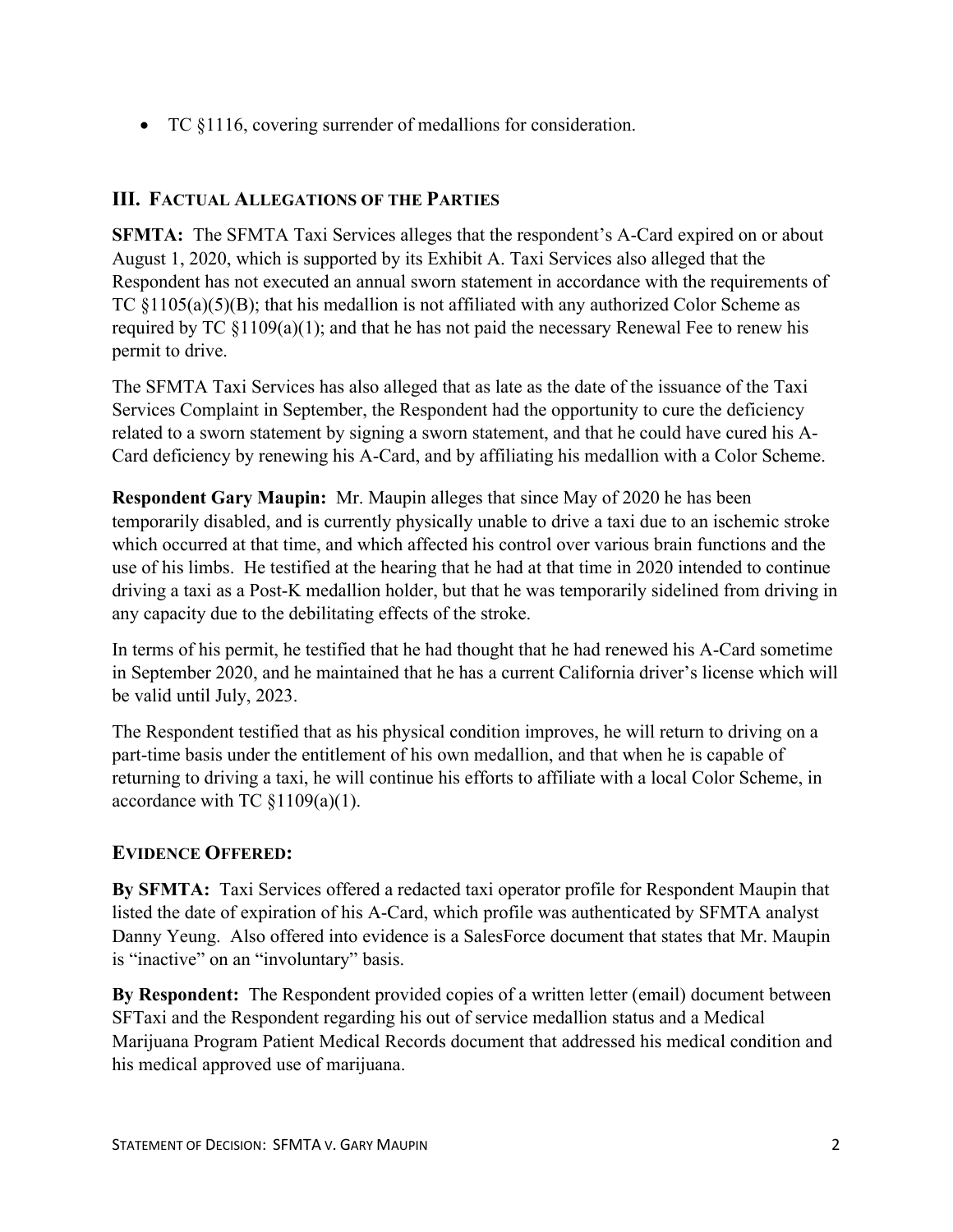### **HEARING OFFICER ANALYSIS:**

Based upon the allegations and testimony of the parties, the apparently temporary disability of Mr. Maupin does not qualify him as a current candidate for medallion revocation. He has presented evidence of a current California driver's license, and has indicated his current intention to renew his A-Card, and that he intends to execute a sworn statement as required by the provisions of TC  $\S1105(a)(5)(B)$ . The provisions of TC  $\S1103(c)(3)$  appear to authorize permit applications for taxi-related operations that are submitted after formal deadlines, and it would seem that this section, in conjunction with certain policy considerations related to temporary and involuntary driver incapacity, contemplates the waiver of certain permit requirements in response to the kind of temporary and involuntary inability to drive that Mr. Maupin has experienced.

Based upon the provisions of TC §1116, which continue to authorize the payment of monetary "consideration" for the surrender of one's medallion if a driver has developed a permanent physical condition that prevents full-time driving or is over the age of 60, the hearing officer also concludes that the revocation of this permit may well be premature, and that under the present circumstances, nonrenewal actions may need to await the resumption of conditions in San Francisco that restore some level of monetary value to Post-K medallions in general, and more specifically to medallion #487.

# **FINDINGS**

1. Exhibits A through D, offered by Taxi Services are admitted into evidence. The Exhibits offered by Respondent Maupin, received in this office on May 19, 2021 and provided to Taxi Services and Philip Cranna, are also admitted.

2. This case was heard by the undersigned on May 4, 2021. While a decision under the provisions of TC  $$1120(e)(1)$  ordinarily is given 30 days to be issued, where additional evidence is submitted on the case following the hearing, the 30-day provisions of TC  $\S1120(e)(1)$  are restarted. On May 12, 2021, a brief from Taxi Services was submitted on another nonrenewal case which involved issues relevant to the Maupin case. On that basis a decision on Maupin is due to be filed and published on or before June 12, 2021.

3. Based upon the testimony adduced at the hearing and upon the evidence of record, I find that while the Respondent does not have a current A-Card, he intends to have it renewed, and in addition, he intends to resume taxi driving following his recuperation from his temporary physical condition. The Respondent's present intention to return to taxi driving and his current physical condition temporarily exempts him from being a current candidate for revocation.

4. On the basis of the foregoing, I find that the SFMTA has not established by a preponderance of the evidence that the nonrenewal or revocation of the respondent's medallion #487 is justified at the present time.